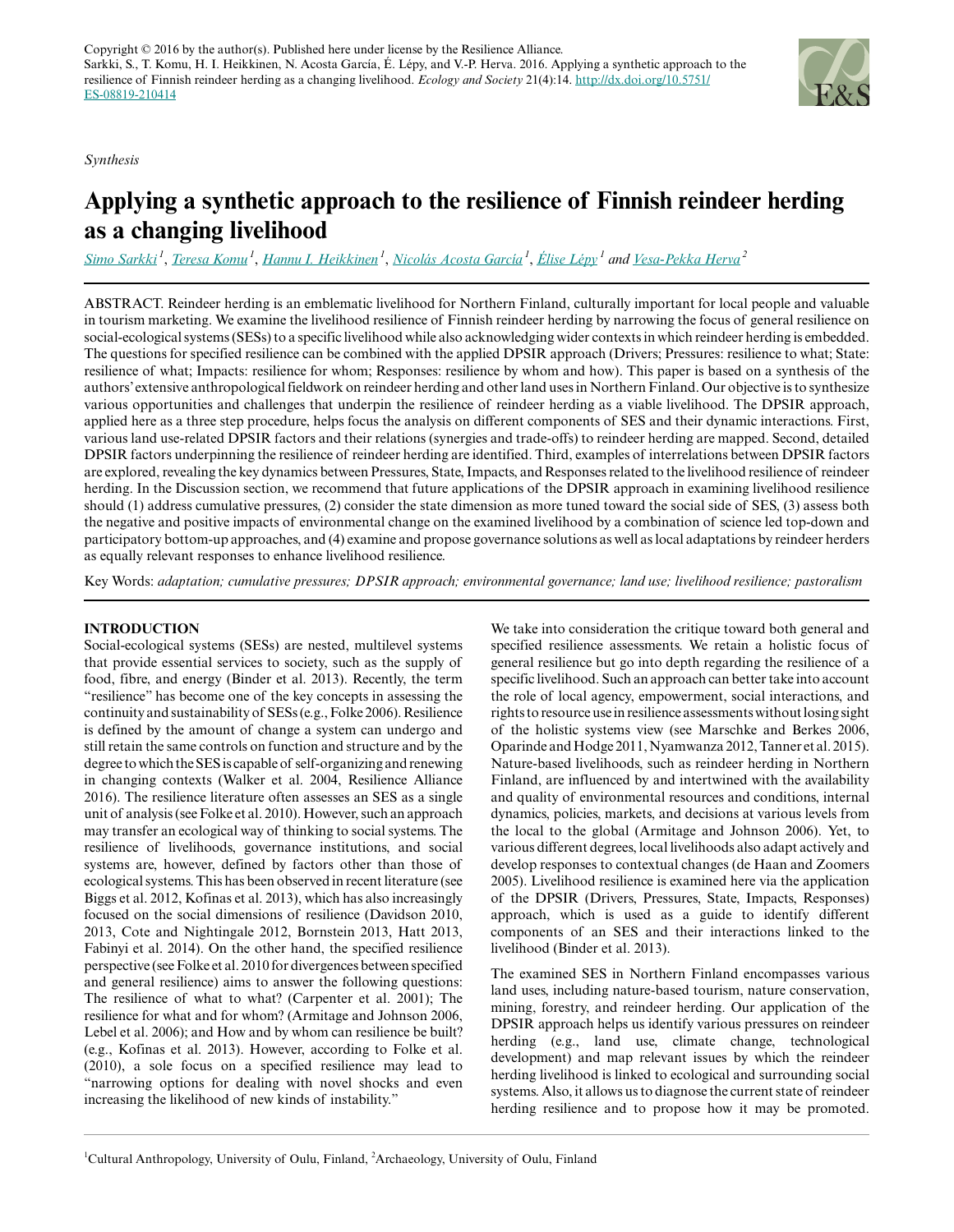Reindeer herding is a small-scale livelihood but an emblematic and culturally important subsistence activity for Northern Finland.

We synthesize our extensive previous research to enable a holistic identification of key issues related to the resilience of reindeer herding. This will make a contribution to the previously scattered literature which has focused on reindeer–pasture interactions (Helle and Kojola 2006, Kumpula and Colpaert 2007) or the relationships between reindeer herding and other single land uses (e.g., Heikkinen et al. 2010, 2013, Sarkki et al. 2013*b*). Recent research in natural science that considers the effects of other land users on reindeer pastures has drawn attention to the need for "more comprehensive research and management strategies for the entire reindeer herding environment" (Kumpula et al. 2014:541). We aim to narrow this gap by providing a social science-oriented synthesis of the interactions between reindeer herding and other land uses. Furthermore, the application of the DPSIR approach will provide the means to approach reindeer herding and the surrounding SES with a holistic view, one which takes into account factors that are insufficiently recognized in current land use governance (e.g., the effects of other land uses on condition, fragmentation, and availability of pastures for herders) (e.g., Sarkki et al. 2013*a*).

Our objective is to synthesize various opportunities and challenges that underpin the resilience of reindeer herding as a viable livelihood in Northern Finland. This objective is conceptually operationalized by combining the DPSIR approach with the specified resilience questions (Drivers and Pressures: resilience to what; State: resilience of what; Impacts: resilience for whom; Responses: resilience by whom and how). In order to examine the resilience of reindeer herding in a systematic, holistic, and innovative way, the DPSIR approach is methodologically applied in a three step procedure. First, various land uses, related DPSIR factors, and their relationships (synergies and trade-offs) to reindeer herding are mapped. Second, detailed DPSIR factors are identified as underpinning the resilience of reindeer herding. Third, examples of the interrelations between DPSIR factors are explored, revealing the key dynamics between Pressures, State, Impacts, and Responses related to the livelihood resilience of reindeer herding.

Our approach is innovative in many respects. Finnish reindeer herding has not been previously examined using the combination of the DPSIR approach and a livelihood resilience approach. Such a connection has scarcely been employed elsewhere (for Russia, see Forbes et al. 2009), but it can inform the analysis on the different components of an SES and their interactions. We move the common focus of the DPSIR approach from onedirectional impacts caused by global change drivers on local livelihoods (e.g., Robards et al. 2011) to more complex interactions between livelihood, land use, governance, environmental features, and technological developments. This departure is visible, for example, in considering not only formal governance solutions as Responses, but also treating local action and adaptations as Responses in DPSIR language. Furthermore, we assess not only negative impacts but also the benefits of certain changes and Pressures on local livelihoods (e.g., Sparks et al. 2011).

We begin by presenting the DPSIR approach, with the emphasis on how it links to livelihood resilience, followed by an overview section on the study area and material and methods. The Results section maps the DPSIR factors for various livelihoods, and focuses particularly on reindeer herding. Finally, we discuss how the reindeer herding case informs the DPSIR approach when using it to examine livelihood resilience.

#### **THE DPSIR APPROACH**

The DPSIR approach has been used as an interdisciplinary analytical tool to assess environmental status and trends in environmental policy literature (e.g., EEA 2001). This approach allows the identification of divergent components within a coupled SES, and provides assumptions on interactions between different kinds of components of an SES (Rounsevell et al. 2010, Sparks et al. 2011).

Drivers and Pressures address the question of resilience to what. The Drivers in DPSIR include political, economic, ecological, demographic, and social factors. These drivers lead to direct Pressures on livelihoods (e.g., increasing competing land use reduces the state and availability of reindeer pastures; climate change caused by  $CO_2$  emissions changes the preconditions for reindeer herding). We adopt Sparks et al.'s (2011) approach to consider Drivers and Pressures under the same dimension to avoid the academic discussion on whether to consider certain change or threat as a Driver or Pressure, and instead focus on direct Pressures.

The State dimension in the DPSIR approach addresses the question of resilience of what. This means that the system upon which resilience is examined should be clearly defined. As commonly applied, the State dimension concerns the ecological state (Sparks et al. 2011). However, to better fit with a livelihood perspective, we modify the State dimension to concern the state of a social-ecological system. This is justified as not only ecological but coupled, as social-ecological system grounds the benefits for reindeer herding (e.g., annual pasture use cycles, social capital, collective herding practices, local knowledge, governance issues) (Heikkinen et al. 2012, Spangenberg et al. 2014). According to Biggs et al. (2012), the resilience of social-ecological systems is enhanced by considering the principles of (1) diversity and redundancy, (2) connectivity, and (3) slow variables and feedback. Here, diversity relates to biodiversity and spatial heterogeneity. Redundancy provides "insurance" by allowing some ecosystem elements to compensate for the loss or failure of another system. Connectivity encompasses the structure and strengths of linkages between the components of a system and refers to the linkages between ecosystems, in which reindeer herding is embedded. The resilience of the system grows when the feedback reinforces the existing state of the slow variables and decreases when the feedback disturbs the existing state (e.g., feedback from increasing land use on quality and availability of pastures) (Biggs et al. 2012).

The Impact dimension assesses the question of resilience for whom. Impacts, from a livelihood perspective, are the possible effects of pressures that represent changes in net benefits for the livelihood (e.g., decreasing pastures lead to lower profitability). Impacts can also be thought of as changes in the interactions between the ecosystem and the livelihood (Sparks et al. 2011),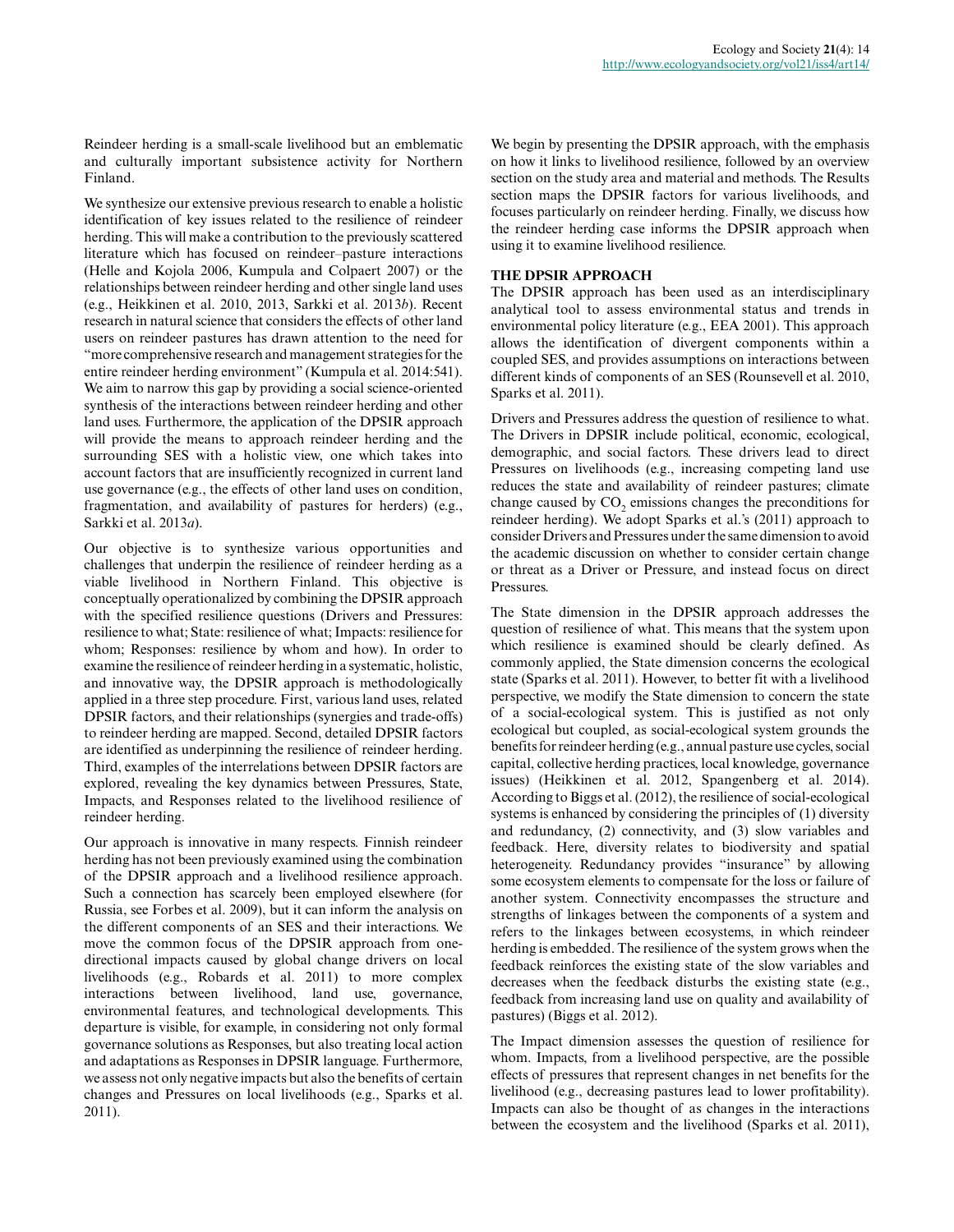Reindeer herder interviews Administration interviews Business, activists, or stakeholder interviews Workshops, hearings, and planning meetings Questionnaires, Delphi panel Adaptation models of reindeer herding, 1998–2002, Dissertation (Heikkinen 2002) 33 NA NA NA 15 The challenges of modernity for reindeer management (RENMAN), 2001–2004, European Union Fifth Framework Programme (Hukkinen et al. 2006) 45 25 NA 3 (*n* = 52 participants) Done by other scholars Effects of reindeer grazing and nature conservation on strict nature reserve Malla, 2001–2005, Academy of Finland (Heikkinen et. al 2010) 23 2 29 4 (*n* = ∼50 participants) 15 (45 invited to Delphi panel) Neo-entrepreneurship of reindeer herding, 2004– 2007, Academy of Finland (Heikkinen et al. 2007) 20 NA NA NA NA Human-environment relations in the north, 2007– 2012, Academy of Finland (Heikkinen et al. 2011) 9 7 5 NA NA "The site strikes back": participation and forest governance in Northern Finland, 2005–2011, Dissertation (Sarkki 2011) 34 14 13 NA NA Vulnerability assessment of ecosystem services for climate change impacts and adaptation (VACCIA), 2009–2011, EU Life+ (Lépy et al. 2014) 1 4 26 7 (128 participants) 14 Different land use activities and local communities in mining projects (DILACOMI), 2011–2013, Tekes Finland (Heikkinen et al. 2013) 8 NA 5 14 (∼400 participants) Done by other scholars Participation of reindeer herding in mining projects, 2011–2013, Thesis (Komu 2013) 8 By other scholars<br>NA 2 6 NA Impacts of climate change on Arctic environment, ecosystem services and society (CLICHE), 2011– 2015, Academy of Finland (Heikkinen et al. 2013) 11 NA NA 1 (10 participants) NA

**Table 1**. Empirical materials, projects, and publications synthesized for this paper. In the workshops column, the first number is the number of meetings, and  $n = X$  is the total number of participants in these meetings.

and as changes in reindeer herding, which also produces benefits for others (e.g., food for large carnivores; serving as tourism attraction) (Heikkinen et al. 2012). The key questions are whether the possible change is desired and voluntary from the herders' point of view or externally forced (Lépy et al., *unpublished manuscript*), and whether ecological thresholds of available pastures are exceeded.

The Responses address the question of how to enhance resilience. The Responses can be divided into adaptation measures performed by herders, and responses that the governance systems and actors develop to deal with changing contexts. Smit and Wandel (2006:282) define adaptation as "a process, action or outcome in a system (household, community, group, sector, region, country) in order for the system to better cope with, manage or adjust to some changing condition, stress, hazard, risk or opportunity." This is also true for the livelihood systems and individual reindeer herders. On the other hand, the resilience of governance systems is enhanced by understanding socialecological systems as complex adaptive systems, by learning and experimentation, by participation, and by polycentricism (Folke et al. 2005, Biggs et al. 2012). Livelihoods are directly linked to governance Responses, such as through land use planning.

# **STUDY AREA AND MATERIAL AND METHODS**

#### **Study area**

Reindeer herding is a traditional small-scale livelihood carried out in Northern Finland, and it is practised by both Finns and Sámi people. Even though reindeer herding is characterized by its low productivity and profitability (e.g., Heikkinen et al. 2007), its value as an important part of Sámi culture, its emblematic livelihood of Northern Finland, and its value in tourism marketing is difficult to measure. Reindeer herding, an essential part of the local traditions and economy (Stammler and Beach 2006), serves as a fruitful example of livelihood resilience in a complex social-ecological context because it is directly exposed to land use changes as well as to climatic variations (Helle and Kojola 2008, Lépy et al., *unpublished manuscript*). Thus, reindeer herding cannot be viewed as disconnected from wider social, ecological, economic, technological, and political influences. Challenges brought by these developments include border fences between the nations (Finland, Russia, Sweden, and Norway); the introduction of snowmobiles in the 1970s; overgrazing, which was particularly apparent in the 1980s; climate change; the price of reindeer meat; and the development of other land uses (Forbes et al. 2006).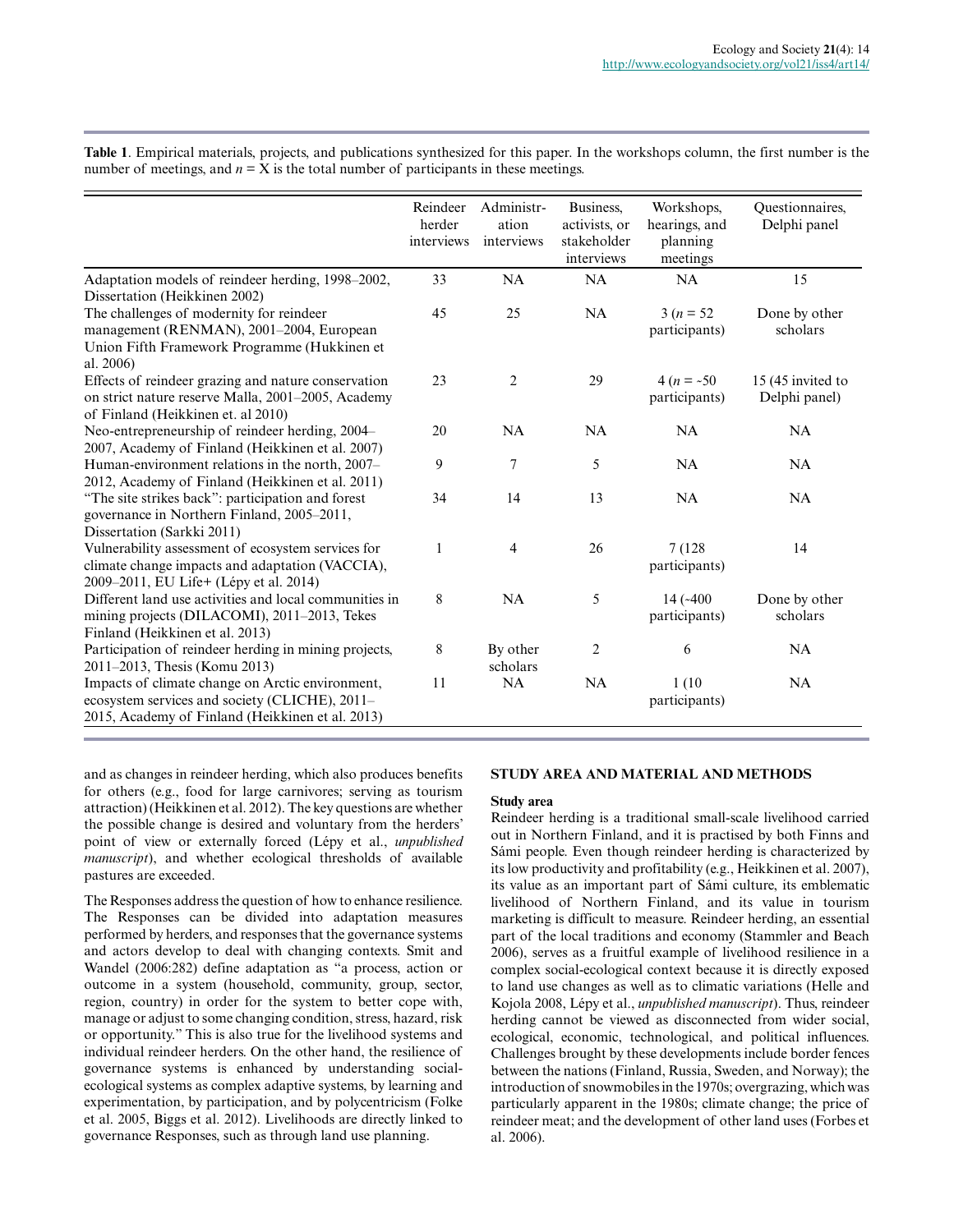**Table 2**. Overview of DPSIR factors for various land users related to Pressures, State, Impacts, Responses, and their relationships to reindeer herding in Northern Finland.

| Land users          |                                                                                                                                                                                    |                                                                                                                                                                                                                                     |                                                                                                                                                             |                                                                                                                                                                                    |                                                                                                                                                                                                                |  |
|---------------------|------------------------------------------------------------------------------------------------------------------------------------------------------------------------------------|-------------------------------------------------------------------------------------------------------------------------------------------------------------------------------------------------------------------------------------|-------------------------------------------------------------------------------------------------------------------------------------------------------------|------------------------------------------------------------------------------------------------------------------------------------------------------------------------------------|----------------------------------------------------------------------------------------------------------------------------------------------------------------------------------------------------------------|--|
|                     | Pressures toward livelihood State                                                                                                                                                  |                                                                                                                                                                                                                                     | Key Impacts                                                                                                                                                 | Responses aiming to enhance<br>livelihood                                                                                                                                          | Key trade-offs and synergies with<br>reindeer herding                                                                                                                                                          |  |
| Reindeer herding    |                                                                                                                                                                                    |                                                                                                                                                                                                                                     |                                                                                                                                                             |                                                                                                                                                                                    |                                                                                                                                                                                                                |  |
|                     | Competing land use;<br>increasing number of<br>predators; rising economic<br>costs; decreasing and<br>ageing workforce; effects of<br>climate change on annual<br>cycle of herding | Diversity and connectivity<br>of pastures; collaborative<br>relationships among<br>herders                                                                                                                                          | Number of reindeer<br>supported by natural<br>pastures; availability of<br>grazing lands; forage<br>supply                                                  | Searching for synergies between<br>conservation, tourism, and<br>herding; negotiations with other<br>land users; compensations for<br>predator damages                             | Synergies: Common activities related<br>to herding; joint meat processing<br>facilities:<br>Trade-offs: Internal competition over<br>pastures                                                                  |  |
| Skiing resorts      |                                                                                                                                                                                    |                                                                                                                                                                                                                                     |                                                                                                                                                             |                                                                                                                                                                                    |                                                                                                                                                                                                                |  |
|                     | Surprising variations in<br>snow cover season;<br>economic depression                                                                                                              | Diversity of products in<br>terms of target groups;<br>strong seasonality;<br>connections to markets<br>(e.g., international tour<br>operators, charter flights)                                                                    | Number of days with<br>snow: usable and<br>attractive environmental<br>features and landscapes                                                              | Climate change policies,<br>mitigation and adaptation<br>measures (e.g., artificial snow on<br>ski runs)                                                                           | Synergy: Growing tourism increases<br>markets for reindeer meat and<br>reindeer-related products                                                                                                               |  |
|                     |                                                                                                                                                                                    |                                                                                                                                                                                                                                     |                                                                                                                                                             |                                                                                                                                                                                    | Trade-off: Skiing resorts increase<br>infrastructures on reindeer pastures<br>and traffic accidents                                                                                                            |  |
|                     | Nature-based tourism                                                                                                                                                               |                                                                                                                                                                                                                                     |                                                                                                                                                             |                                                                                                                                                                                    |                                                                                                                                                                                                                |  |
|                     | Logging; intensive tourism;<br>mining; increasing mass<br>tourism infrastructures;<br>surprising variations in<br>snow cover season                                                | Diversity of products in<br>terms of target groups;<br>connections to markets<br>(e.g., international tour<br>operators, charter flights);<br>quality, connectivity, and<br>diversity of landscapes<br>where tourism activities are | Number of days with<br>snow; usable and<br>attractive environmental<br>features and landscapes;<br>recreation possibilities;<br>number of days with<br>snow | Synergies between ecotourism<br>and conservation-e.g., by<br>sustainable tourism certificates;<br>negotiations with other land<br>users not to deteriorate<br>important landscapes | Synergies: Some herders are<br>developing tourism products and<br>services; reindeer are used in tourism<br>marketing<br>Trade-offs: Snowmobile and husky<br>safari routes are located in reindeer<br>pastures |  |
|                     |                                                                                                                                                                                    | arranged                                                                                                                                                                                                                            |                                                                                                                                                             |                                                                                                                                                                                    |                                                                                                                                                                                                                |  |
|                     | State commercial forestry                                                                                                                                                          |                                                                                                                                                                                                                                     |                                                                                                                                                             |                                                                                                                                                                                    |                                                                                                                                                                                                                |  |
|                     | Demands for<br>multifunctional use of<br>forests by nature                                                                                                                         | Access to logging sites;<br>existence of replacing forest<br>stands if some forests                                                                                                                                                 | Timber production                                                                                                                                           | Certifications for sustainable<br>forestry; negotiation structures<br>with other land users; rising bio-                                                                           | Synergies: Forestry roads are also<br>used by herders                                                                                                                                                          |  |
|                     | conservation, tourism, and<br>reindeer herding                                                                                                                                     | cannot be logged                                                                                                                                                                                                                    |                                                                                                                                                             | economy discourse                                                                                                                                                                  | Trade-offs: Loggings and ploughing<br>deteriorate pastures                                                                                                                                                     |  |
| Nature conservation |                                                                                                                                                                                    |                                                                                                                                                                                                                                     |                                                                                                                                                             |                                                                                                                                                                                    |                                                                                                                                                                                                                |  |
|                     | Forestry; mining; mass<br>tourism; hunting;<br>overgrazing by reindeer                                                                                                             | Biodiversity; connectivity<br>between high value natural<br>areas; viability of key                                                                                                                                                 | Educational,<br>entertainment, and<br>symbolic values (e.g.,                                                                                                | Protected areas; ecological<br>corridors; hunting regulations;<br>restrictions for land use to<br>minimize ecological impacts                                                      | Synergies: Protected areas serve as<br>reindeer pastures                                                                                                                                                       |  |
|                     |                                                                                                                                                                                    | species                                                                                                                                                                                                                             | existence of charismatic<br>predators)                                                                                                                      |                                                                                                                                                                                    | Trade-offs: Predator conservation<br>leads to negative impacts on reindeer<br>herding                                                                                                                          |  |
| Mining              |                                                                                                                                                                                    |                                                                                                                                                                                                                                     |                                                                                                                                                             |                                                                                                                                                                                    |                                                                                                                                                                                                                |  |
|                     | Instability in prices of<br>minerals; strengthening<br>environmental regulations                                                                                                   | Diversity and proximity of<br>minerals in the ground                                                                                                                                                                                | Minerals obtained                                                                                                                                           | Legal solutions to attract mining<br>operations; investment support<br>by the state                                                                                                | Synergies: Providing infrastructures<br>and employment opportunities                                                                                                                                           |  |
|                     |                                                                                                                                                                                    |                                                                                                                                                                                                                                     |                                                                                                                                                             |                                                                                                                                                                                    | Trade-offs: Loss of pastures;<br>increasing number of reindeer killed<br>in traffic                                                                                                                            |  |

Traditionally, reindeer herding has been based on natural pastures. This is still the case, especially in Reindeer Herding Cooperatives (RHCs) in the northern reindeer herding area. In the south, an increasing number of herders feed their reindeer inside pens during winter due to the lack of winter pastures and an increasing number of predators (i.e., wolves, bears, lynxes, wolverines) (Heikkinen et al. 2011). The well-being of the reindeer depends on their access to a varied range of alternative pastures. Summer pastures are fast-renewing, and primary economic production is based on the summer growth of the reindeer population. Conversely, winter pastures, ground lichens, and arboreal lichens renew slowly (Forbes et al. 2006). In pasture research, ecologically and economically sustainable reindeer herding is often considered as depending on grazing pressure (reindeer/ $km<sup>2</sup>$ ), especially on the winter pastures, which are considered to be the ecologically limiting factor for reindeer husbandry (Kumpula et al. 2000, Helle and Kojola 2006, 2008). As a consequence of a narrow view focused exclusively on grazing pressure, reindeer herders are sometimes accused in public discussions of overgrazing (Heikkinen et al. 2010). An alternative view is that other land uses are increasing and thus there is a decreasing condition and availability of pastures. This has also been noticed in recent ecological pasture research (Jaakkola et al. 2006, Akujärvi et al. 2014, Kumpula et al. 2014).

Land use conflicts have taken place between reindeer herding and forestry (Sarkki and Heikkinen 2010), reindeer herding and protected areas (Heikkinen et al. 2010, 2012), reindeer herding and predator conservation (Heikkinen et al. 2011), and even tourism and reindeer herding (Sarkki et al. 2013*b*). Research has also focused on the effects of climate change on reindeer herding (Lépy et al., *unpublished manuscript*), and on proposals to enhance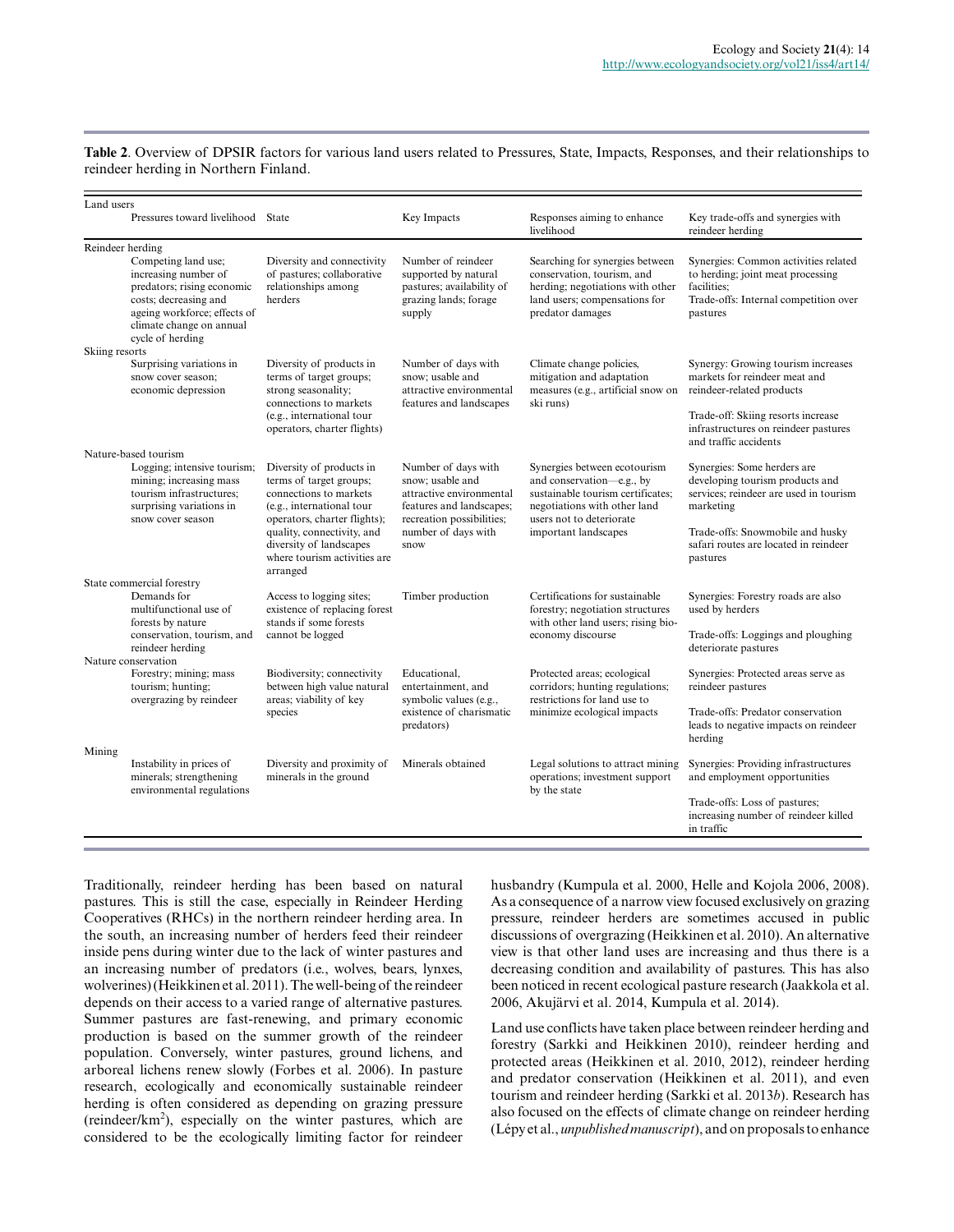| <b>DPSIR</b> | Focal questions for resilience |                                                                                                                                                                                                                                                                                                                                                                       |  |  |
|--------------|--------------------------------|-----------------------------------------------------------------------------------------------------------------------------------------------------------------------------------------------------------------------------------------------------------------------------------------------------------------------------------------------------------------------|--|--|
| dimension    |                                | Empirical factors relevant for reindeer herding                                                                                                                                                                                                                                                                                                                       |  |  |
| Pressures    | <b>External pressures</b>      | Competing land use and decreasing availability of good-quality grazing lands                                                                                                                                                                                                                                                                                          |  |  |
|              |                                | Fragmentation and changing availability of different types of pastures due to other land<br>uses and predators throughout the annual pasture rotation                                                                                                                                                                                                                 |  |  |
|              |                                | Annually shifting number of predators                                                                                                                                                                                                                                                                                                                                 |  |  |
|              |                                | Weather conditions: temperature, precipitation, frost                                                                                                                                                                                                                                                                                                                 |  |  |
|              | <b>Internal Pressures</b>      | Changing status of reindeer herding as a respected livelihood                                                                                                                                                                                                                                                                                                         |  |  |
|              |                                | Number of reindeer may exceed the ecological carrying capacity of available grazing lands                                                                                                                                                                                                                                                                             |  |  |
|              |                                | Internal competition on grazing lands among herders                                                                                                                                                                                                                                                                                                                   |  |  |
| State        | Diversity and redundancy       | Number and abundance of certain plant species used by reindeer as fodder in different<br>parts of annual cycles (various shrubs and herbs in the summer; lichens, particularly in<br>winter)                                                                                                                                                                          |  |  |
|              |                                | Access of herders to alternative pastures                                                                                                                                                                                                                                                                                                                             |  |  |
|              |                                | Diversity of local knowledge regarding reindeer herding                                                                                                                                                                                                                                                                                                               |  |  |
|              |                                | Extent of collective actions also to substitute individuals' practical tasks                                                                                                                                                                                                                                                                                          |  |  |
|              |                                | Diversity and amount of technological and economic resources                                                                                                                                                                                                                                                                                                          |  |  |
|              | Connectivity                   | Alternative and substituting sources of income                                                                                                                                                                                                                                                                                                                        |  |  |
|              |                                | Existence and quality of connections between grazing lands                                                                                                                                                                                                                                                                                                            |  |  |
|              |                                | Quality of social relationships between herders                                                                                                                                                                                                                                                                                                                       |  |  |
|              |                                | Existence and quality of relationships between herders and other land users and policy-<br>makers                                                                                                                                                                                                                                                                     |  |  |
|              | Slow variables and feedbacks   | How much peaceful pastures (slow variable) are decreased due to other land use causing<br>intensification of pasture use (feedback)                                                                                                                                                                                                                                   |  |  |
|              |                                | Whether new generations continue herding (slow variable) and how it is impacted by rather<br>poor profitability of herding (feedback)                                                                                                                                                                                                                                 |  |  |
| Impacts      |                                | Whether and how collective identity of herders (slow variable) is reinforced by collective<br>actions in herding practice (feedback)<br>Will the impacts cause thresholds to be exceeded: voluntary versus forced development?<br>Changes in total number and weight of slaughtered reindeer in Reindeer Herding<br>Cooperatives and in subherds owned by individuals |  |  |
|              |                                | Changes in annual communal herding practices                                                                                                                                                                                                                                                                                                                          |  |  |
|              |                                | Changes in body weights, reproduction, survival, and productivity of reindeer herds                                                                                                                                                                                                                                                                                   |  |  |

# **Table 3**. Key DPSIR factors for reindeer herding in Finland.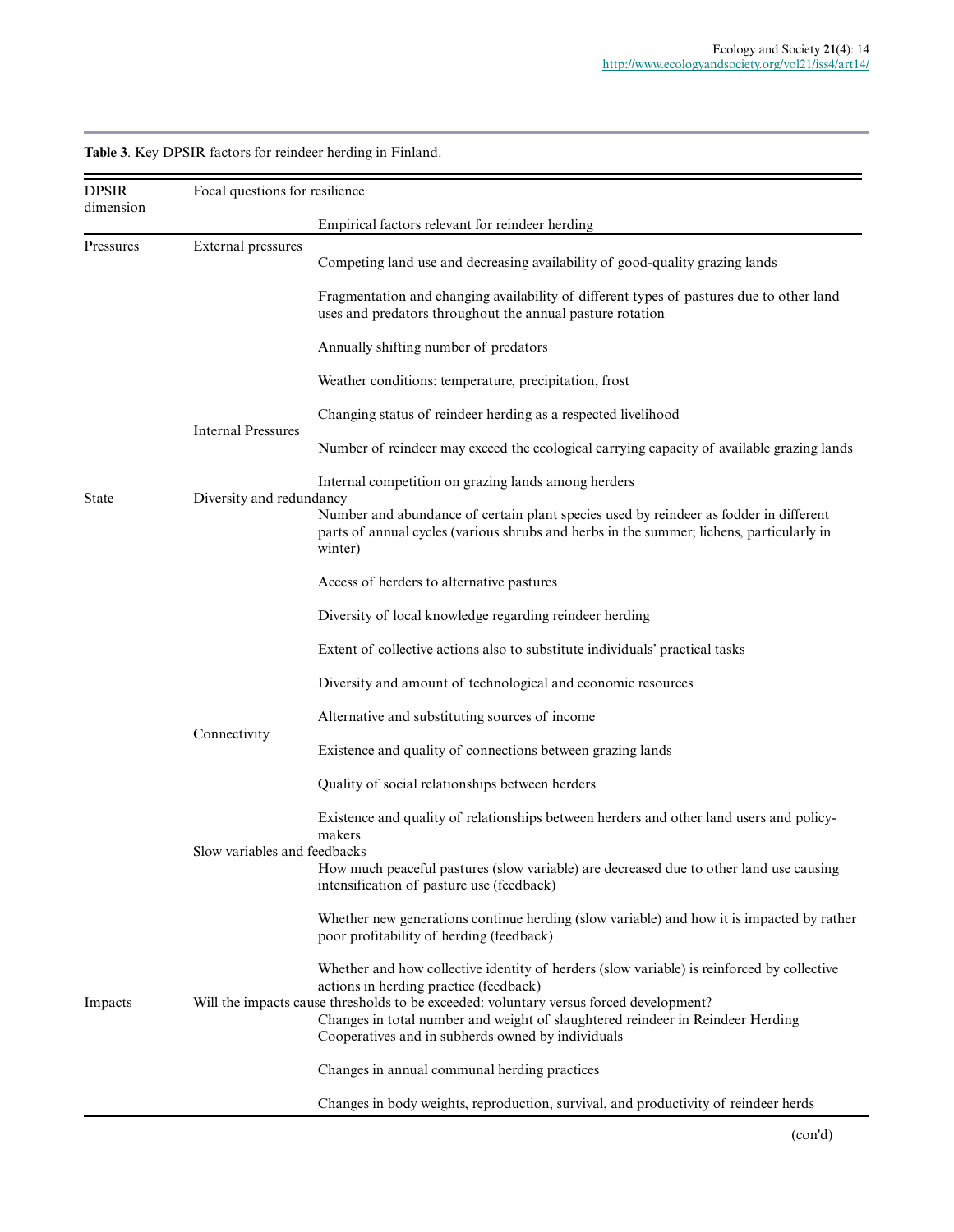| Responses | Policy and governance responses by external actors<br>Implementing and monitoring maximum number of reindeer within Reindeer Herding<br>Cooperatives                         |
|-----------|------------------------------------------------------------------------------------------------------------------------------------------------------------------------------|
|           | Financial mechanisms to compensate for losses due to predators, traffic, and other land<br>uses for herders                                                                  |
|           | Implementing participatory land use planning (e.g., forestry, conservation, mining, tourism,<br>municipalities):                                                             |
|           | Representative participation: How many herders have the possibility to take part in<br>decision-making forums?                                                               |
|           | Quality of participation: What are the possibilities for herders to genuinely affect decision-<br>making?                                                                    |
|           | Adaptation measures undertaken by reindeer herders                                                                                                                           |
|           | Supplementary feeding                                                                                                                                                        |
|           | Building and using communal local meat processing facilities                                                                                                                 |
|           | Changes in annual pasture usage cycle of herding due to environmental changes                                                                                                |
|           | Calving inside pens to reduce loses due to predation                                                                                                                         |
|           | Development of tourism-related reindeer products (reindeer safaris; trips to familiarize<br>tourists with the work of reindeer herders—e.g. round-ups, earmarking of calves) |

the viability of herding in the face of other intensifying livelihoods and changing contexts (Hukkinen 2008, Heikkinen et al. 2012).

#### **Empirical materials**

The empirical materials have been collected since the mid-1990s by indepth interviews, workshops, media analysis, collaborative meetings, and policy document analysis linked to reindeer herding and other land uses in Northern Finland (Table 1). We did not re-examine the primary materials but made a synthesis based on the previous peer-reviewed articles, reports, and theses.

### **Analysis methods**

We applied the DPSIR approach by using a three step procedure. The two first steps in the DPSIR analysis were conducted by using general principles of directed content analysis. This is a tool that allows us to organize empirical materials according to a chosen concept or topic, and can be used to extend an existing theory or to provide structured accounts on empirical topics (Hsieh and Shannon 2005). In this case, the DPSIR approach provided predetermined categories which we used to classify the empirical materials. For each DPSIR dimension, we identified detailed reindeer herding-related factors that are relevant for livelihood resilience. In the third step, we used a more inductive approach with the aim of identifying key dynamic interactions between DPSIR factors that are relevant for reindeer herding.

In the first step, the DPSIR approach was applied to gain a holistic picture of the various livelihoods in the study area and to map the Pressures, State, Impacts, and Responses regarding the different land users (Table 2). Pressures were identified according to the answers given by reindeer herders and other land users in interviews on what the key threats and trade-offs with other land uses were. The State dimension for various land users was identified by considering the key features in the social-ecological

system that are essential for the functioning of individual land uses. The Impact dimension was addressed through the key benefits the SES provides for the land users. Governance responses were mapped and assessed regarding how they relate to sustainable land use in Northern Finland and how well they function from the reindeer herders' perspective. In addition, we identified synergies and trade-offs between other land users and reindeer herding. Synergies were identified by tracing land use options and governance solutions that enhance two or more livelihoods simultaneously. Trade-offs were identified firstly by looking at whether other land uses produce negative Pressures on reindeer herding, and secondly by comparing state and benefit dimensions of land uses to identify potential controversies (e.g., timber production is a key benefit for forestry but has negative impacts on the state of reindeer pastures).

In the second step (Table 3), the focus was narrowed to identify key factors that are relevant to the resilience of reindeer herding as a livelihood (c.f. van Oudenhoven et al. 2011, Cabell and Oelofse 2012). Some conceptual distinctions were employed to structure the materials in order to identify the key DPSIR factors. Pressures may be external (e.g., caused by other land uses) or internal, which reveal the degree to which a livelihood can use a system to maintain its viability (UNEP-WCMC 2011). External pressures were mapped based on reindeer herders' views on factors threatening their livelihood. Internal factors were gained from studies that address basically the quantity of reindeers within the limits posited by the pastures' carrying capacity (see Akujärvi et al. 2014, Kumpula et al. 2014). Factors for State were built by identifying herders' statements on the relevant issues for the current social-ecological state of their activity. By doing so, we extended the three principles identified by Biggs et al. (2012) by more socially oriented factors that are still classified under the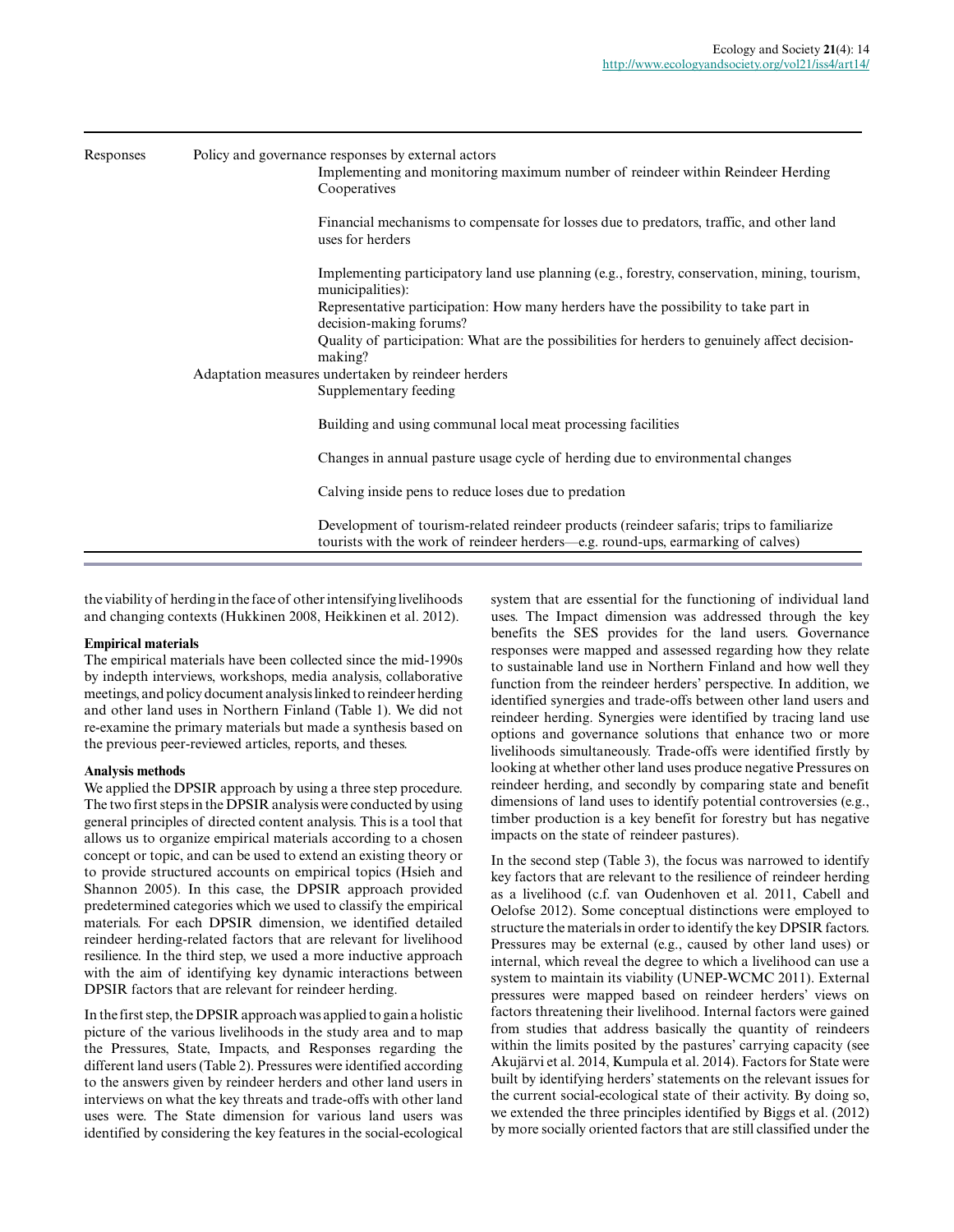three principles. The key question for Impact factors was whether the changes in reindeer herding are preferred by herders or are imposed from outside. Finally, we mapped the perceptions of reindeer herders on the functioning of the governance instruments as Responses. We also looked at current adaptation measures developed by herders to cope with changing contexts.

In the third step, the dynamic character of the DPSIR approach was used. While Tables 2 and 3 display the key DPSIR factors, the dynamic relationships between DPISR factors remain implicit. Therefore, in step three, we selected two important examples for dynamic DPSIR thinking. One example starts from Pressure and the other from Response factor. The selected examples for Pressure (increasing number of predators) and Response (building small-scale meat processing facilities) were chosen because they emerged from our empirical materials as topical and vital issues for the resilience of reindeer herding. The increasing number of predators is much considered in current public and governance discussions and represents the most acute Pressure on herding in southern areas. The construction of meat processing facilities is a key adaptive action by herders to increase income from meat. We realize that there are also other important and dynamic aspects in reindeer herding. The overview of these other aspects is given in Table 3.

#### **RESULTS**

#### **DPSIR factors for interrelated land uses**

In order to understand holistically the position of reindeer herding among other interrelated land uses, various DPSIR factors for different land users are mapped in Table 2. Mapping various land uses and their relationships to reindeer herding produces a more holistic understanding of the system than by focusing merely on reindeer herding's relationships to single land users. Furthermore, much of the previous research has focused on one-to-one relationships between land uses and especially on specific problems (e.g., Heikkinen et al. 2010, Sarkki et al. 2013*b*). Table 2 also displays the various synergies between reindeer herding and other land uses (e.g., development of local infrastructures and contribution to viability of rural areas through increasing economic activities by forestry, tourism, and mining), as well as common pressures disturbing various land uses (e.g., mining, effects of climate changes, potentially overly strict environmental regulations) and governance responses that simultaneously benefit various land users (e.g., movement toward multifunctional land use, development of negotiation forums between various land users). However, for example, common pressures are not always straightforward, as previous mining sites may function as attractions for tourists respecting cultural heritage.

Trade-offs are trying to be eased by governance instruments and legal requirements for negotiations between different land users in Northern Finland. For example, forestry in state lands should not pose significant harm for reindeer herding, and herders have possibilities to participate in negotiations on forestry planning, at least in principle (Raitio 2008), and the planning and construction of mining sites is legally required to conduct an environmental impact assessment where the negative impacts on reindeer herding are mitigated (Heikkinen et al. 2013). Furthermore, reindeer losses due to predation and traffic

accidents are compensated for by the state, although herders argue that compensation for predation is inadequate (Heikkinen et al. 2011). While these separate governance responses seem to acknowledge reindeer herding, a key critique by reindeer herders regarding the current situation is not covered. According to herders, various other land users are always requiring compromises from herding, which leads to a wide range of cumulative effects that seriously challenge the viability of the livelihood. In many interviews, herders brought up that they can often cope with negative impacts derived from single instances of other land use types, but when the compromises with and losses due to other land users are put together, they find themselves in a really difficult situation.

#### **DPSIR factors for reindeer herding**

Livelihood resilience of reindeer herding can be informed by key DPSIR factors for reindeer herding (Table 3). DPSIR factors are productive in the holistic assessment of livelihood resilience, particularly by also focusing on the social and policy side of the SES. These DPSIR factors build forward from bio-economic reindeer–pasture research (e.g., Pekkarinen et al. 2015) and help overcome a bias in older research that stigmatizes herders as the sole reason for pasture degradation (see Sarkki et al. 2013*a*). Such an approach has had implications on reindeer herding governance, since the maximum number of reindeer for each RHC is defined by the Ministry of Agriculture and Forestry based on the expected carrying capacity of pastures. The distinction between internal pressures (e.g., competition between herders, too large herds) and external pressures (e.g., competing land uses, increasing number of predators) helps in assessing the various roles of herders and external actors in affecting the resilience of reindeer herding. A key criticism by herders toward the existing participatory land use planning processes as smoothly functioning Responses is that herders are "heard but without any possibility to influence" and can make only cosmetic changes in land use governance.

#### **Complex dynamics between DPSIR factors**

While providing valuable input on key resilience factors, Table 3 does not show the dynamic connections between resilience factors under a different DPSIR dimension in an indepth manner. Here, we provide examples of the implications of a key adaptive measure (building meat processing facilities) and a key pressure (increasing number of predators) on complex interactions between different DPSIR dimensions.

A high and increasing number of predators (i.e., wolves, bears, wolverines, lynxes) as a Pressure is especially relevant for the southern and eastern reindeer herding areas in Finland, where it has dramatically reduced incomes for herders (Heikkinen et al. 2011). When reindeer are disturbed by predators, herders are required to search for dead animals in order to be eligible to receive financial compensation. Furthermore, this has complex implications on slow variables and feedback: livelihood identity is changing due to new tasks, and herders have found themselves in a situation where the profitability of herding is no longer based on income from meat but increasingly on compensation paid by the state for predator damage. An alternative is to develop herding practices toward reindeer farming. This changes the logic of the livelihood and the building blocks of herder identity (ways of "doing" the livelihood via daily practices). External governance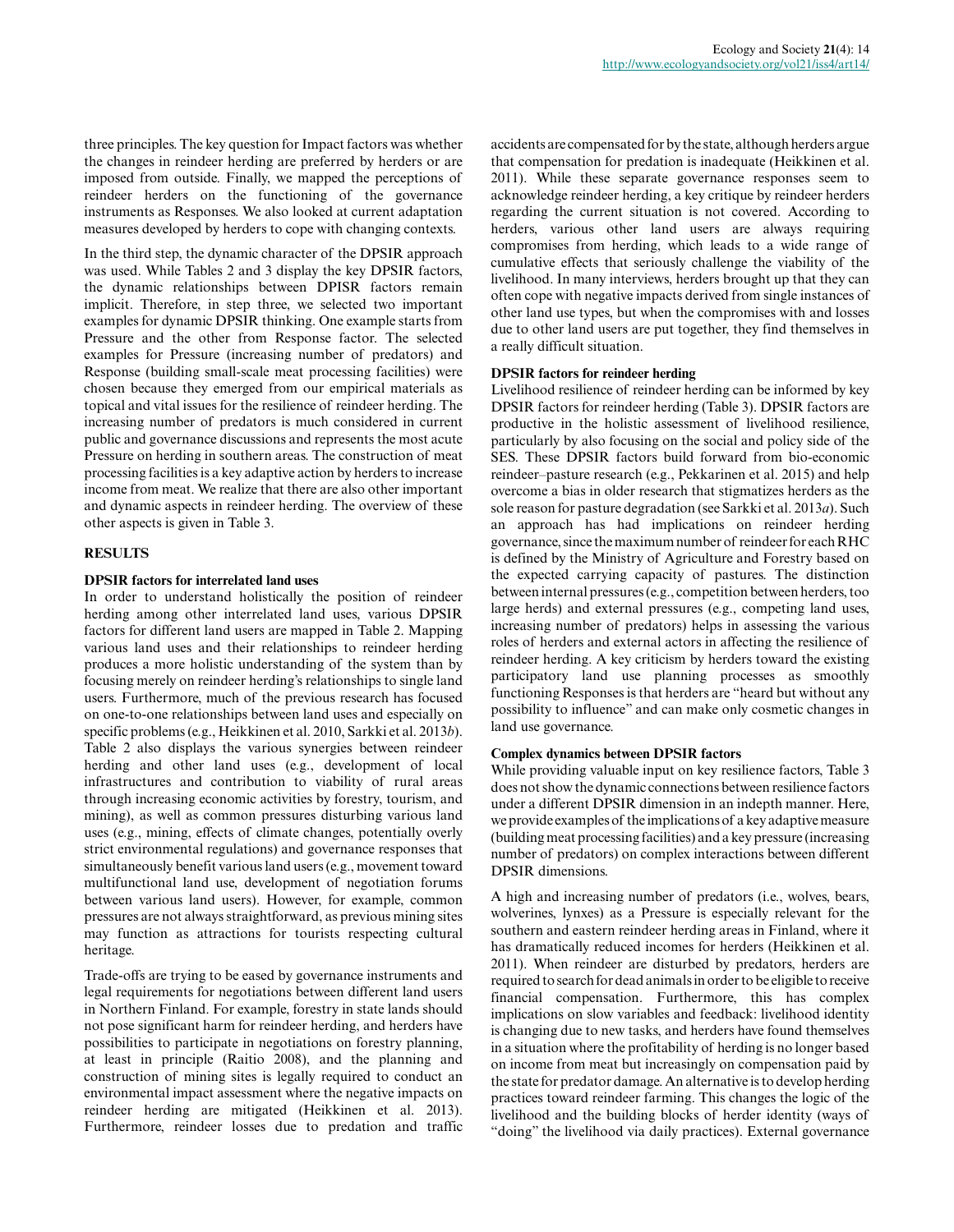Responses include compensation mechanisms and occasionally granting of hunting licenses; adaptive measures include taking reindeer inside pens to avoid predator damage. However, compensation mechanisms for predator damage are, from the herders' point of view, deemed as insufficient and do not acknowledge the time and money spent searching for reindeer carcasses or the higher price of those reindeer selected for breeding (Heikkinen et al. 2012).

Building small-scale meat processing facilities has been an adaptive Response in order to gain a better price from meat. This helps cope with pressures of fluctuating numbers of breeder reindeer due to predator losses and extreme weather events, which results in fewer calves and less meat to sell. Increasing producer prices for meat per kilogram also helps cope with increasing costs of mechanization and supplementary fodder. However, meat processing takes time away from traditional and communal herding work, which is a key component of the livelihood culture of reindeer herding. Thus, the meat processing facilities create a new kind of distinction between those herders working more hours in meat processing and those working with reindeer in the forest. This may be a challenge for social capital and has effects on whether all herders participate in communal herding actions that reify social relations and continue the livelihood culture (Heikkinen et al. 2007). The impacts for individuals practising meat processing may be positive in economic terms, while it may challenge social relations due to an unbalanced distribution of communal herding tasks. Thus, even if adaptive Responses sound like good solutions to enhance the resilience and viability of herding, they may have unanticipated and even negative impacts on the complex livelihood system.

## **DISCUSSION**

#### **Pressures**

Regarding pressures, our key finding is that more significant than any single pressure are the cumulative effects created by various individual land uses. This is not a new finding; similar results on cumulative pressures have been reported as key issues for reindeer herding in Russia (Forbes et al. 2009) and northern Europe (Pape and Löffler 2012). However, policy and governance experiments to cope with such cumulative impacts are scarce. One such example is in Canada, where the issue of cumulative pressures is formally recognized by policy actors, for example, in environmental impact assessments; however, Aboriginal people have claimed there to be a poor assessment of cumulative pressures on caribou (Gunn et al. 2014). This is an advancement compared to reindeer herding in Finland, where individual land uses take into account reindeer herding (e.g., through compromises in land use negotiations), but there is still a governance gap regarding managing cumulative pressures. In fact, previous scenario exercises on reindeer herding even depicted that cumulative pressures and potential future responses to the increasing number of predators and pasture fragmentation in southern and eastern RHCs may lead to a new kind of livelihood system, not based on meat production but on financial compensations and incentives (Heikkinen et al. 2012). On the other hand, in northernmost Finland, land use rights between the state and indigenous Sámi are the subject of intense debate. Stronger recognition of Sámi land rights could lead to other land users having to pay compensation for fragmenting pastures.

Furthermore, in the south, the cumulative pressures on natural pastures (fragmentation, predators) have already led to increasing practices to farm and feed reindeer within pens during winter (Heikkinen et al. 2011, 2012). Such issues highlight key questions for livelihood resilience: what kind of state of livelihood system are the responses actually promoting (e.g., predator compensations promote herding reindeer increasingly for feeding predators and not for sale as human food), and whether the responses are actually covering cumulative pressures (how to cope with the necessity of multiple compromises with other land uses; how well compensations cover total costs of predation).

The second key finding on Pressures is that both internal and external Pressures must be acknowledged. Looking only at internal Pressures has sometimes led to stigmatizing herders in public discussions by accusing them of over exploiting the pastures for bigger profits. This can marginalize reindeer herders by seriously questioning their credibility as neutral providers of policy-relevant knowledge on their livelihood (Sarkki et al. 2013*a*). Thus, considering only internal Pressures and neglecting external Pressures is not an apolitical act, as shown by critiques of Hardin's (1968) tragedy of the commons thinking (Dietz et al. 2003, Kyllönen et al. 2006). On the other hand, forestry discussions are often based only on forestry's internal performance, not on its effects on other livelihoods as an external Pressure. There are long traditions in Finland of "colonizing" northern resources without listening to local herders: in 2015, RHCs and Sámi people were not even consulted when planning new law on Metsähallitus (Finnish State Forestry enterprise) regarding the management and logging of state-owned forests, which cover most of the lands within the reindeer herding area.

#### **State**

The critique toward social-ecological resilience literature stresses that the social side remains under theorized (Davidson 2010, Cote and Nightingale 2012). Also, the examples provided by Biggs et al. (2012) on the three principles explaining the resilience of a social-ecological system (i.e., [1] diversity, redundancy, [2] connectivity, and [3] slow variables and feedback) are rather ecological. However, our analysis and Table 3 complement this SES literature by identifying various examples of socially oriented resilience factors under the three principles.

The social factors under the principle of diversity and redundancy include the state and diversity of local knowledge about the livelihood practices providing potential solutions to the encountered challenges (Oskal 2009). Local knowledge of herders includes, for instance, the ability to distinguish between various kinds of snow and weather conditions, to identify different kinds of reindeer, to know where the reindeer are, to know what the best place for reindeer is during the annual cycle, and to have a view on which reindeer should pass down their genes. By the same token, redundancy links to knowledge on the availability of substituting pastures, which can be used if primary pasture areas are unavailable. This is important if predators are moving in certain areas or if snow conditions in some locations make grazing difficult. Redundancy links also to social capital and collective action where practical tasks in reindeer herding can also be done (occasionally) by other herders. Such redundancy is reduced with increasing reindeer farming, where the herding tasks become more individual as everybody takes care of just their own reindeer within pens.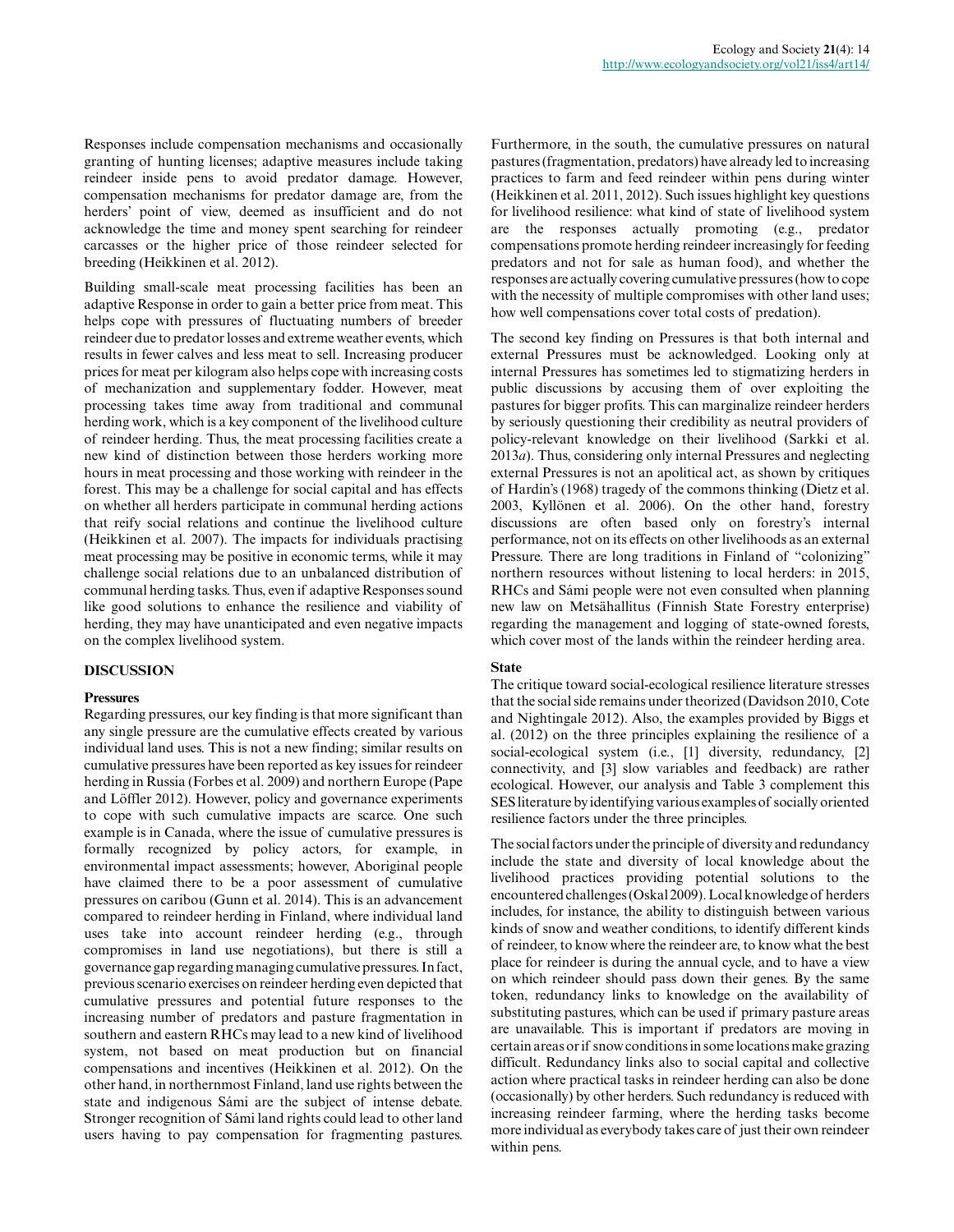The social factors under the principle of connectivity encompass social capital among reindeer herders (bonding social capital) and between herders and external actors (bridging social capital) (see Pretty 2003). The bonding social capital is increased, for example, by collective herding tasks, which also reify livelihood identity generated by communal "doing" of reindeer herding (see Ingold 2000). On the other hand, bridging social capital may be relevant in land use conflict situations where coalitions with other actors may help gain a more powerful position (Sarkki and Heikkinen 2010). Bridging social capital with representatives of other land users and municipal and land use administrations is also important to achieve better outcomes from collaborative land use negotiations.

Regarding the principle of interactions between slow variables and feedbacks, we consider that slow variables regarding reindeer herding livelihood include reindeer herders' identity, collective herding tasks, the condition of pastures, and the renewal of livelihood by new generations. Negative feedback that reduces resilience are the impacts of other land uses in pastures that disturb livelihood, and low profitability of reindeer herding, which makes it less attractive to new generations. Positive feedback that enhances resilience includes the existence of annual collective livelihood practices, which enhance a sense of common livelihood identity. Also, feedback from the diversity of available technological options (e.g., GPS collars, snowmobiles, helicopters, all-terrain vehicles) to time costs associated with practical herding tasks enhances resilience by increasing the available time and ability to control bigger herds with less workforce but also increases economic costs. These examples highlight that when assessing livelihood resilience, more attention should be put on social dimensions as the central and explanatory part of livelihood resilience.

#### **Impacts**

The impacts on social-ecological systems are often thought about using the concept of threshold, which may be seen as sharp boundaries between two system states operating under different resilience principles (Walker and Meyers 2004). For example, ecological carrying capacity of pastures can be identified by ecological science. Such ecological knowledge is also reflected in practical management actions in Finland. Such a "top-down" approach can enhance the resilience of herding by identifying the maximum sustainable number of reindeer in given pastures. Recent bio-economic research has moved forward from earlier pasture research and shows that there is a lot of variation in the thresholds of optimal reindeer herding and pasture condition due to several ecological and economic factors (Pekkarinen et al. 2015). Furthermore, instead of blaming only herders for overgrazing, this research points to adverse effects of governmental subsidies: "Government subsidies promote reindeer herders to base management on supplementary feeding leading to lower pasture conditions and to the depletion of lichens" (Pekkarinen et al. 2015:256). However, still an additional more "bottom-up" approach is also needed. An equally relevant approach for reindeer herders would be to conceptualize changing a livelihood as a subject of continuous development and adaptation without any sharp thresholds (Nuttall 2012, Nyamwanza 2012). Thus, instead of searching for abstract thresholds to divide systems into two qualitatively different states, more relevant for reindeer herders would be letting them define

whether the changes are enhancing or hindering the viability of this culturally important livelihood.

The impact on a livelihood can be positive or negative when crossing a certain threshold. For example, in the 1970s when snowmobiles were introduced to Finnish reindeer herding, a threshold was certainly exceeded. In public discussions, motorization of herding is sometimes even viewed as cultural decline leading to loss of traditional knowledge. However, this technological development was adopted voluntarily by herders and was considered as positive by them. On the other hand, the increasing numbers of predators in southern and eastern reindeer herding areas can lead to exceeding a negative threshold imposed externally by conservation policies, and is certainly viewed as a negative development by herders. However, this is actually debated in Finland. Herders have argued that the number of predators is beyond a critical limit, while environmental nongovernmental organizations and, to some extent, the environmental administration have argued that, for example, the number of wolves should be increased to avoid inbreeding (Heikkinen et al. 2011). Thus, thresholds can be seen more as argumentative tools to gain agency in environmental governance (e.g., Homer-Dixon 2008) than value-neutral descriptions of systems that would explore uncertainties behind thresholds to a sufficient extent (Davidson 2013). This highlights the need to consider the "resilience for whom" question thoroughly when working with the impact dimension of the DPSIR framework.

#### **Responses**

Representative participation should be the aim of governance Responses but can be problematic (e.g., Reed 2008), as shown by regional Natural Resource Planning (NRP) targeting the use of state-owned forests. There are five NRP areas within the Finnish reindeer herding area, while there are 54 RHCs in total in Finland. As there are only one to two representatives of reindeer herding in each NRP negotiation, most RHCs remain unrepresented in forestry planning. Moreover, herders from different RHCs often have very divergent concerns and problems regarding relationships between herding and forestry (Sarkki 2011). Furthermore, having a genuine impact on land use decisions is a constant question when it comes to forestry (Raitio 2008) and mining (Heikkinen et al. 2013).

A proposal sometimes brought forward by herders would be to establish a decision forum focused on the holistic situation of reindeer herding. Such a decision body could recognize and also cope with cumulative pressures. This would be similar to comanagement decision forums nested in existing polycentric governance networks (Sarkki et al. 2015). However, it is not an easy task to develop a forum that would have genuine impact beyond mere discussions. For example, regarding predator management, herders may participate in discussions in regional large carnivore consultative committees in Scandinavia that, however, have failed to have an influence on concrete decisionmaking due to lack of accountability to existing governance instruments (Sandström et al. 2009).

What we propose here is based on ideas of multilevel governance systems with vertical and horizontal connections between various decision nodes (Andanova and Mitchell 2010). The established forum could be managed by a "middleman" who notifies herders of topical land use developments. The middleman would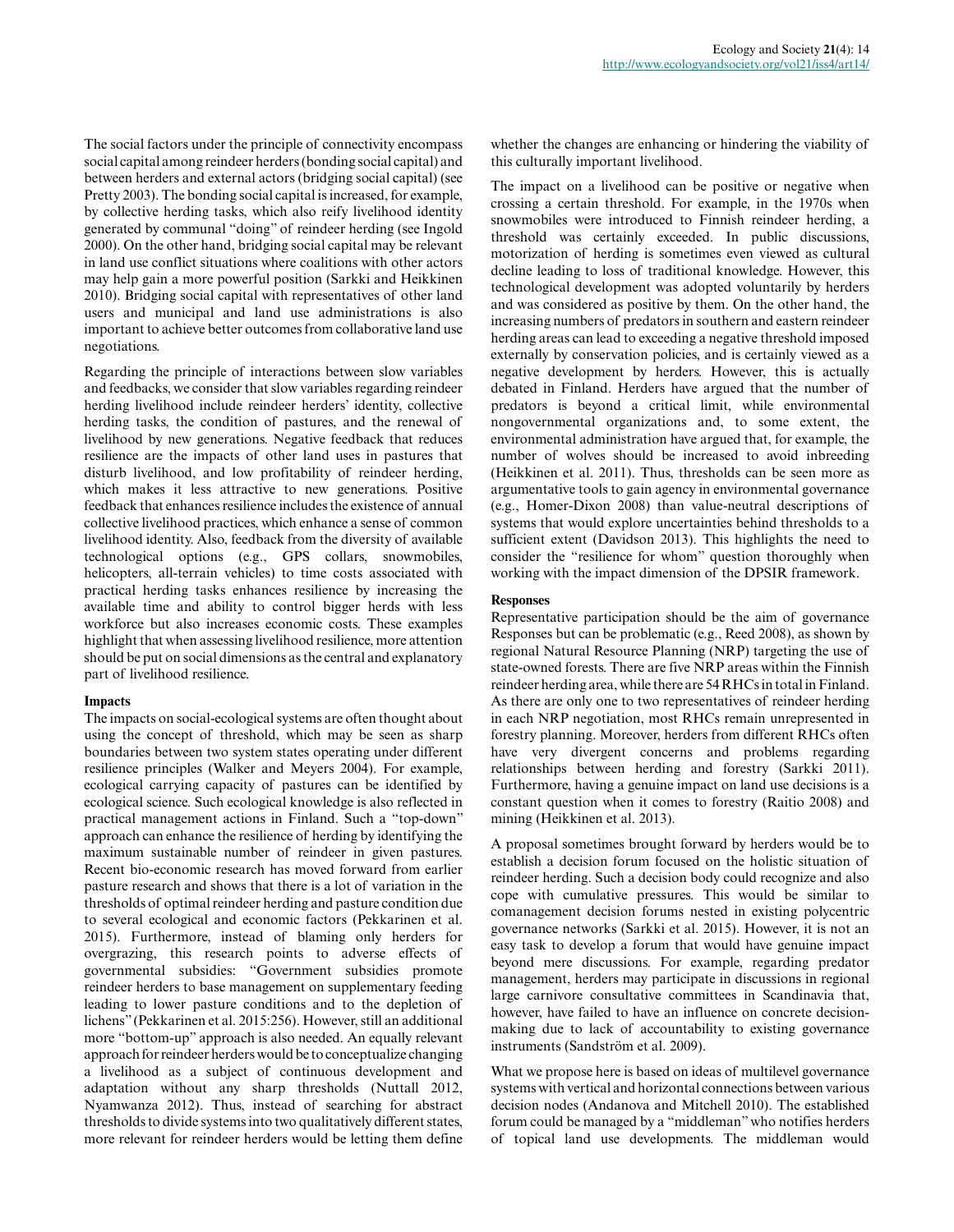acknowledge the related concerns of herders and invite the other land users to the negotiation table. The problem in land use negotiations is often that concerns of reindeer herders are juxtaposed with the interests of other land uses, which leads to lock-in value conflict (e.g., Kyllönen et al. 2006). However, a way out of such a general lock-in situation could be going into depths regarding site-specific solutions, which would allow small victories for each party, and thus increase the acceptability of also small loses (Sarkki and Heikkinen 2015). The outcomes of these ad hoc negotiations would then be taken into negotiations over existing land use governance instruments, such as regional forestry planning, land use zoning, protected area management planning, and environmental impact assessment processes regulating mining developments. The existing land use governance instruments would be formally responsible for taking into account the outcomes of the site-specific negotiations facilitated by the middleman. In this way, the proposed negotiation forum would (1) be close to reindeer herders and allow for easy access by herders, (2) be formally linked to existing land use governance instruments, (3) provide a combination of informal and formal platform, allowing space for free deliberations with a strong link to existing land use governance instruments, and (4) have a holistic overview of the land use situation in reindeer herding areas.

The middleman institution and related negotiations could be organized by the Finnish Reindeer Herders Association, which works under the Ministry of Agriculture and Forestry (MAF). However, MAF also restricts herding by setting up the total allowable number of reindeer within RHCs. As a result, herders have sometimes felt that MAF does not represent their interests (Hukkinen 2008:34). Hence, by supporting the middleman arrangements that are close to herders and represent their interests, MAF could develop a role in herding that is more strongly supported and accepted by herders.

Some notes can also be made on Responses initiated by herders themselves. All herders do not have equal opportunities to undertake adaptive Responses to cope with changing contexts. In fact, even new internal positions among herders may evolve due to varying availability for adaptive measures. First, in the current situation, herders engaged with the growing tourism industry are often in a better position than those retaining just their traditional herding practices. Second, those with meat processing facilities get a better price for meat but have less time to work in forests. Third, those who are farming reindeer within pens during critical times are not dependent on nonfragmented peaceful, natural pastures, but extra food for reindeer is expensive, and collective practices with other herders do decrease. Thus, instead of considering adaptive Responses as magic bullets, it would be relevant to consider what kinds of new positions among herders are posed by varying adaptive Responses.

#### **CONCLUSION**

A holistic picture of livelihood resilience can be achieved by applying the DPSIR approach through the three step procedure demonstrated in this paper. A holistic view of livelihood can help elucidate the arguments to avoid false blaming of reindeer herders for unsustainable practices, and to recognize that Pressures but also Responses may change herders' social relations, have impacts on collective herding practices, and affect culture and identity.

Furthermore, internal heterogeneity among herders necessitates empirical studies and an approach that goes deeper into livelihood reality than a focus on the general resilience of SESs.

Livelihood resilience can be defined as "the ability of a livelihood system to renew and maintain its viability in the face of external and internal pressures, and the capability to positively adapt by reorganizing its functions and by having influence on governance of the other livelihoods working within the assessed SES." As defined here, a livelihood resilience approach (1) focuses on a specific livelihood embedded in wider and changing contexts instead of focusing on the general SES, (2) focuses rather on the continuous and normative renewal of livelihood than on sharp systemic thresholds, and (3) aims to answer questions of specified resilience with the help of the DPSIR approach.

It can be concluded that cumulative Pressures are a key challenge for reindeer herding today. Even if the separate Pressures may be manageable, it is harder to manage cumulative impacts because they consist of many land uses. Such a situation is also experienced by other pastoralists and livelihoods that use rather large geographical areas (Forbes et al. 2009, Pape and Löffler 2012). An important characteristic of cumulative Pressures is that they are invisible to other actors except reindeer herders, who experience their Impacts in practice. One proposal to manage cumulative Pressures would be to establish a negotiation forum, facilitated by a middleman, between herders and existing land use governance instruments, as outlined above. As a consequence, enhancing the livelihood resilience of reindeer herding should not only depend on herders' adaptive actions, but state administration and other governance actors should also help set the stage for positive change and voluntary renewal in changing situations.

*Responses to this article can be read online at:* [http://www.ecologyandsociety.org/issues/responses.](http://www.ecologyandsociety.org/issues/responses.php/8819) [php/8819](http://www.ecologyandsociety.org/issues/responses.php/8819)

#### **Acknowledgments:**

*We would like to thank Thule Institute, University of Oulu for supporting our research. The writing of this paper was supported by Academy of Finland projects "Understanding the Cultural Impacts and Issues of Lapland Mining" (decision no. 283119) and "Impacts of climate change on Arctic environment, ecosystem services and society (CLICHE) WP8 Impacts of climate change on Arctic herding communities" (decision no. 140853) and Norwegian research council funded project " Primary Industries and Transformational Change (PITCH) WP5 Participatory planning of adaptation scenarios in the Swedish-Finnish border region" (NRI-project number: 1475). The paper was also supported by "Reindeer Husbandry in a Globalizing North - Resilience, Adaptations and Pathways for Actions (ReiGN)," which is funded by Nordforsk, through the Arctic NCoE programme.*

#### **LITERATURE CITED**

Akujärvi, A., V. Hallikainen, M. Hyppönen, E. Mattila, K. Mikkola, and P. Rautio. 2014. Effects of reindeer grazing and forestry on ground lichens in Finnish Lapland. *Silva Fennica* 48:1153. [http://dx.doi.org/10.14214/sf.1153](http://dx.doi.org/10.14214%2Fsf.1153)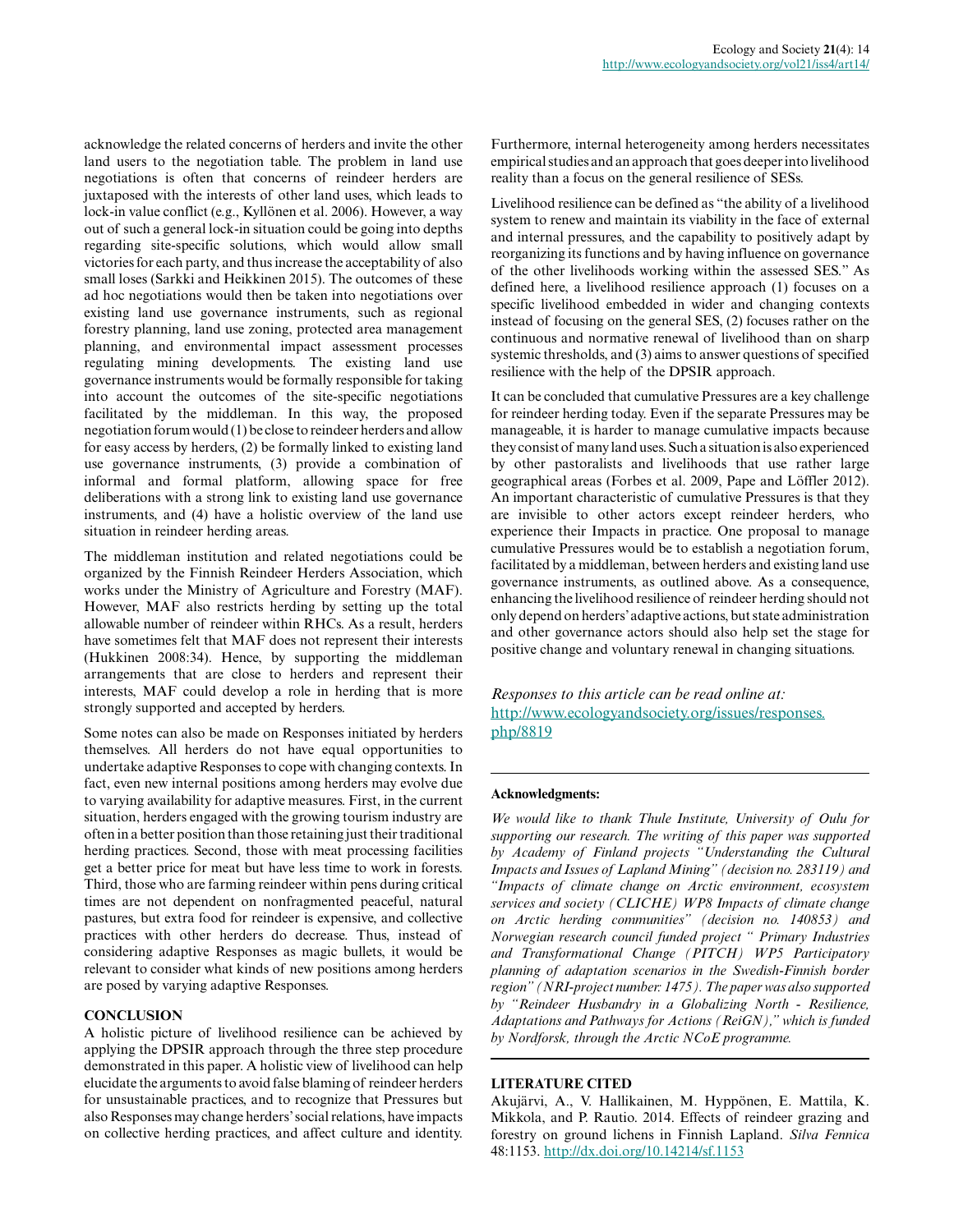Andonova, L. B., and R. B. Mitchell. 2010. The rescaling of global environmental politics. *Annual Review of Environment and Resources* 35:255–282. [http://dx.doi.org/10.1146/annurev](http://dx.doi.org/10.1146%2Fannurev-environ-100809-125346)[environ-100809-125346](http://dx.doi.org/10.1146%2Fannurev-environ-100809-125346) 

Armitage, D., and D. Johnson. 2006. Can resilience be recognized with globalization and increasingly complex resource degradation in Asian coastal regions? *Ecology and Society* 11(1):2. [online] URL: [http://www.ecologyandsociety.org/vol11/iss1/art2/main.](http://www.ecologyandsociety.org/vol11/iss1/art2/main.html) [html](http://www.ecologyandsociety.org/vol11/iss1/art2/main.html) 

Biggs, R., M. Schlüter, D. Biggs, E. L. Bohensky, S. BurnSilver, G. Cundill, V. Dakos, T. M. Daw, L. S. Evans, K. Kotschy, A. M. Leitch, C. Meek, A. Quinlan, C. Raudsepp-Hearne, M. D. Robards, M. L. Schoon, L. Schultz, and P. C. West. 2012. Toward principles for enhancing the resilience of ecosystem services. *Annual Review of Environment and Resources* 37:421–448. [http://](http://dx.doi.org/10.1146%2Fannurev-environ-051211-123836) [dx.doi.org/10.1146/annurev-environ-051211-123836](http://dx.doi.org/10.1146%2Fannurev-environ-051211-123836)

Binder, C. R., J. Hinkel, P. W. G. Bots, and C. Pahl-Wostl. 2013. Comparison of frameworks for analyzing social-ecological systems. *Ecology and Society* 18(4):26. [http://dx.doi.org/10.5751/](http://dx.doi.org/10.5751%2Fes-05551-180426) [es-05551-180426](http://dx.doi.org/10.5751%2Fes-05551-180426) 

Bornstein, J. 2013. The dynamics of social resilience. *Center for Humans and Nature Journal* 6:33–43.

Cabell, J. F., and M. Oelofse. 2012. An indicator framework for assessing agroecosystem resilience. *Ecology and Society* 17(1):18. [http://dx.doi.org/10.5751/es-04666-170118](http://dx.doi.org/10.5751%2Fes-04666-170118)

Carpenter, S., B. Walker, J. M. Anderies, and N. Abel. 2001. From metaphor to measurement: resilience of what to what? *Ecosystems* 4:765–781. [http://dx.doi.org/10.1007/s10021-001-0045-9](http://dx.doi.org/10.1007%2Fs10021-001-0045-9)

Cote, M., and A. J. Nightingale. 2012. Resilience thinking meets social theory: situating social change in social-ecological systems (SES) research. *Progress in Human Geography* 36:475–489. [http://](http://dx.doi.org/10.1177%2F0309132511425708) [dx.doi.org/10.1177/0309132511425708](http://dx.doi.org/10.1177%2F0309132511425708) 

Davidson, D. 2010. The applicability of the concept of resilience to social systems: some sources of optimism and nagging doubts. *Society and Natural Resources* 23:1135–1149. [http://dx.doi.](http://dx.doi.org/10.1080%2F08941921003652940) [org/10.1080/08941921003652940](http://dx.doi.org/10.1080%2F08941921003652940) 

Davidson, D. J. 2013. We still have a long way to go, and a short time to get there: a response to Fikret Berkes and Helen Ross. *Society and Natural Resources* 26:21–24. [http://dx.doi.](http://dx.doi.org/10.1080%2F08941920.2012.749758) [org/10.1080/08941920.2012.749758](http://dx.doi.org/10.1080%2F08941920.2012.749758)

de Haan, L., and A. Zoomers. 2005. Exploring the frontier of livelihoods research. *Development and Change* 36:27–47. [http://](http://dx.doi.org/10.1111%2Fj.0012-155X.2005.00401.x) [dx.doi.org/10.1111/j.0012-155X.2005.00401.x](http://dx.doi.org/10.1111%2Fj.0012-155X.2005.00401.x) 

Dietz, T., E. Ostrom, and P. Stern. 2003. The struggle to govern the commons. *Science* 302:1907–1912. [http://dx.doi.org/10.1126/](http://dx.doi.org/10.1126%2Fscience.1091015) [science.1091015](http://dx.doi.org/10.1126%2Fscience.1091015)

European Environment Agency (EEA). 2001. Environmental signals 2001. European Environment Agency, Copenhagen, Denmark.

Fabinyi, M., L. Evans, and S. J. Foale. 2014. Social-ecological systems, social diversity, and power: insights from anthropology and political ecology. *Ecology and Society* 19(4):28. [http://dx.doi.](http://dx.doi.org/10.5751%2Fes-07029-190428) [org/10.5751/es-07029-190428](http://dx.doi.org/10.5751%2Fes-07029-190428)

Folke, C. 2006. Resilience: the emergence of a perspective for social-ecological systems analyses. *Global Environmental Change* 16:253–267. [http://dx.doi.org/10.1016/j.gloenvcha.2006.04.002](http://dx.doi.org/10.1016%2Fj.gloenvcha.2006.04.002) 

Folke, C., S. R. Carpenter, B. Walker, M. Scheffer, T. Chapin, and J. Rockström. 2010. Resilience thinking: integrating resilience, adaptability and transformability. *Ecology and Society* 15(4):20. [online] URL: [http://www.ecologyandsociety.org/vol15/iss4/](http://www.ecologyandsociety.org/vol15/iss4/art20/) [art20/](http://www.ecologyandsociety.org/vol15/iss4/art20/)

Folke, C., T. Hahn, P. Olsson, and J. Norberg. 2005. Adaptive governance of social-ecological systems. *Annual Review of Environment and Resources* 30:441–473. [http://dx.doi.org/10.1146/](http://dx.doi.org/10.1146%2Fannurev.energy.30.050504.144511) [annurev.energy.30.050504.144511](http://dx.doi.org/10.1146%2Fannurev.energy.30.050504.144511) 

Forbes, B. C., M. Bölter, L. Müller-Wille, J. Hukkinen, F. Müller, N. Gunslay, and Y. Konstatinov, editors. 2006. *Reindeer management in northernmost Europe*. Ecological Studies 184. Springer, Berlin, Germany. [http://dx.doi.org/10.1007/3-540-31392-3](http://dx.doi.org/10.1007%2F3-540-31392-3) 

Forbes, B. C., F. Stammler, T. Kumpula, N. Meschtyb, A. Pajunen, and E. Kaarlejärvi. 2009. High resilience in the Yamal-Nenets social-ecological system, West Siberian Arctic, Russia. *Proceedings of the National Academy of Sciences of the United States of America* 106:22041–22048. [http://dx.doi.org/10.1073/](http://dx.doi.org/10.1073%2Fpnas.0908286106) [pnas.0908286106](http://dx.doi.org/10.1073%2Fpnas.0908286106) 

Gunn, A., D. Russell, and L. Greig. 2014. Insights into integrating cumulative effects and collaborative co-management for migratory tundra caribou herds in the Northwest Territories, Canada. *Ecology and Society* 19(4):4. [http://dx.doi.org/10.5751/](http://dx.doi.org/10.5751%2Fes-06856-190404) [es-06856-190404](http://dx.doi.org/10.5751%2Fes-06856-190404) 

Hardin, G. 1968. The tragedy of the commons. *Science* 162:1243– 1248. [http://dx.doi.org/10.1126/science.162.3859.1243](http://dx.doi.org/10.1126%2Fscience.162.3859.1243) 

Hatt, K. 2013. Social attractors: a proposal to enhance "resilience thinking" about the social. *Society and Natural Resources* 26:30– 43. [http://dx.doi.org/10.1080/08941920.2012.695859](http://dx.doi.org/10.1080%2F08941920.2012.695859) 

Heikkinen, H. 2002. Sopeutumisen mallit–Poronhoidon adaptaatio jälkiteolliseen toimintaympäristöön Suomen läntisellä poronhoitoalueella 1980–2000. (Models of adaptation– adaptation of reindeer herding to the post-industrial environment in the Finnish Western Reindeer Herding Area 1980–2000. Dissertation (only in Finnish). University of Oulu, Oulu, Finland.

Heikkinen, H. I., S. Lakomäki, and J. Baldridge. 2007. The dimensions of sustainability and the neo-entrepreneurial adaptation strategies in reindeer herding in Finland. *Journal of Ecological Anthropology* 11:25–42. [http://dx.doi.](http://dx.doi.org/10.5038%2F2162-4593.11.1.2) [org/10.5038/2162-4593.11.1.2](http://dx.doi.org/10.5038%2F2162-4593.11.1.2) 

Heikkinen, H. I., É. Lépy, S. Sarkki, and T. Komu. 2013. Challenges in acquiring a social license to mine in the globalising Arctic. *Polar Record* 20 December 2013.

Heikkinen, H. I., O. Moilanen, M. Nuttall, and S. Sarkki. 2011. Managing predators, managing reindeer: contested conceptions of predator policies in Finland's southeast reindeer herding area. *Polar Record* 47:218–230. [http://dx.doi.org/10.1017/S0032247410000513](http://dx.doi.org/10.1017%2FS0032247410000513)

Heikkinen H. I., S. Sarkki, M. Jokinen, and D. E. Fornander. 2010. Global area conservation ideals versus the local realities of reindeer herding in northernmost Finland. *International Journal*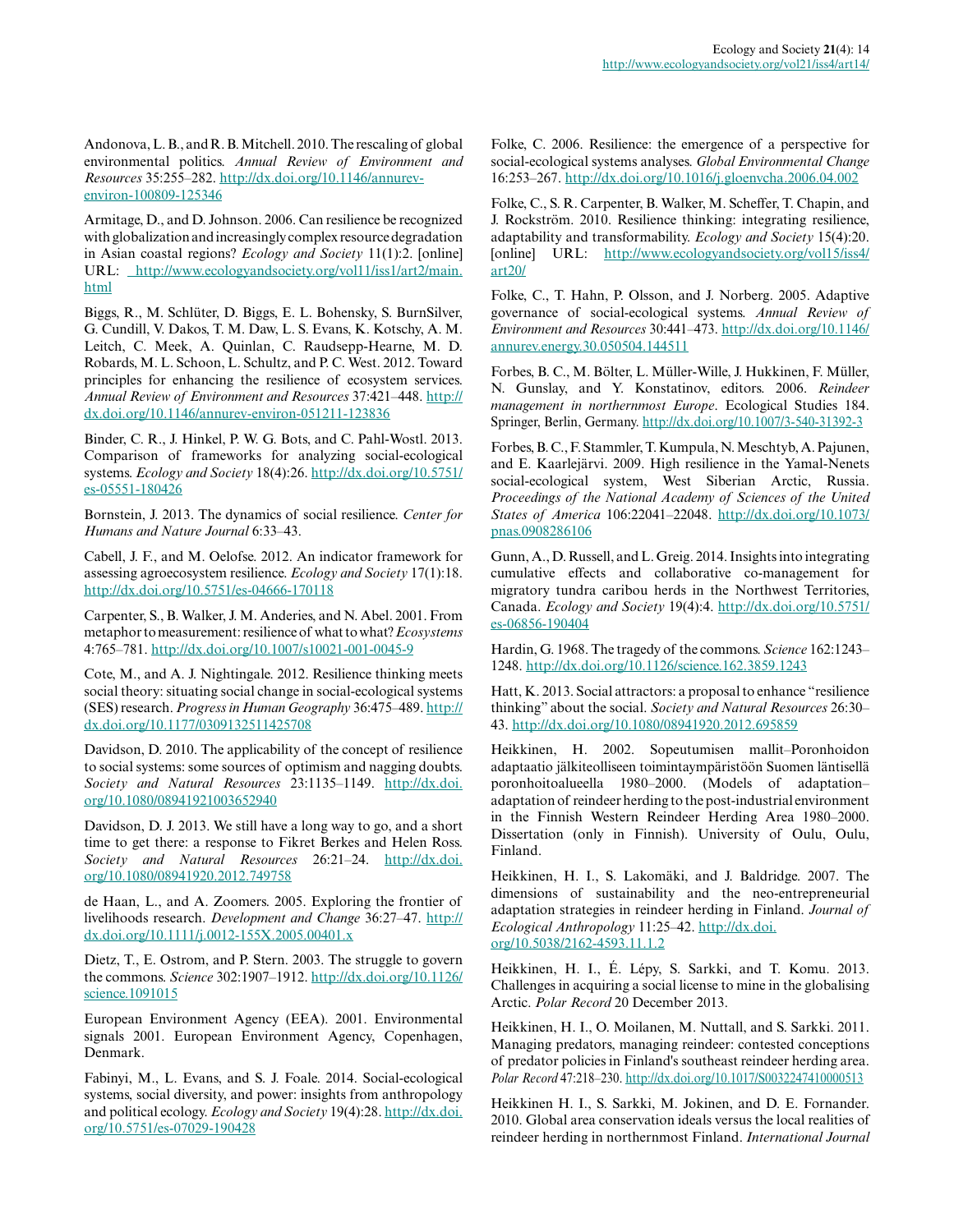*of Business and Globalization* 4:110–130. [http://dx.doi.](http://dx.doi.org/10.1504%2FIJBG.2010.030665) [org/10.1504/IJBG.2010.030665](http://dx.doi.org/10.1504%2FIJBG.2010.030665)

Heikkinen, H. I., S. Sarkki, and M. Nuttall. 2012. Users or producers of ecosystem services? A scenario exercise for integrating conservation and reindeer herding in northeast Finland. *Pastoralism: Research, Policy and Practice* 2:11. [http://](http://dx.doi.org/10.1186%2F2041-7136-2-11) [dx.doi.org/10.1186/2041-7136-2-11](http://dx.doi.org/10.1186%2F2041-7136-2-11)

Helle, T., and I. Kojola. 2006. Population trends of semidomesticated reindeer in Fennoscandia—evaluation of explanations. Pages 319–339 *in* B. C. Forbes, M. Bölter, L. Müller-Wille, J. Hukkinen, F. Müller, N. Gunslay, and Y. Konstantinov, editors. *Reindeer management in northernmost Europe*. Ecological Studies, Vol. 184. Springer-Verlag, Berlin/Heidelberg, Germany.

Helle, T., and I. Kojola. 2008. Demographics in an alpine reindeer herd: effects of density and winter weather. *Ecography* 31:221– 230. [http://dx.doi.org/10.1111/j.0906-7590.2008.4912.x](http://dx.doi.org/10.1111%2Fj.0906-7590.2008.4912.x)

Homer-Dixon, T. 2008. *The up-side of down: catastrophe, creativity, and the renewal of civilization*. Island Press, Washington, D.C., USA.

Hsieh, H.-F., and S. E. Shannon. 2005. Three approaches to qualitative content analysis. *Qualitative Health Research* 15:1277– 1288. [http://dx.doi.org/10.1177/1049732305276687](http://dx.doi.org/10.1177%2F1049732305276687)

Hukkinen, J. 2008. *Sustainability networks: cognitive tools for expert collaboration in social-ecological systems*. Routledge, London, UK and New York, USA.

Hukkinen, J., L. Müller-Wille, P. Aikio, H. Heikkinen, O. Jääskö, A. Laakso, H. Magga, S. Nevalainen, O. Pokuri, K. Raitio, and N. West. 2006. Development of participatory institutions for reindeer management in Finland: a diagnosis of deliberation, knowledge integration and sustainability. Pages 47–71 *in* B. C. Forbes, M. Bölter, L. Müller-Wille, J. Hukkinen, F. Müller, N. Gunslay, and Y. Konstantinov, editors. *Reindeer management in northernmost Europe*. Ecological Studies, Vol. 184. Springer-Verlag Berlin, Heidelberg, Germany.

Ingold, T. 2000. *The perception of the environment: essays on livelihood, dwelling and skill*. Routledge, London, UK.

Jaakkola, L., T. Helle, J. Soppela, M. Kuitunen, and M. Yrjönen. 2006. Effects of forest characteristics on the abundance of alectorioid lichens in northern Finland. *Canadian Journal of Forest Research* 36:2955–2965. [http://dx.doi.org/10.1139/x06-178](http://dx.doi.org/10.1139%2Fx06-178) 

Kofinas, G., D. Clark, and G. K. Hovelsrud. 2013. Adaptive and transformative capacity. *Arctic resilience*. Interim report 2013. Stockholm Environment Institute and Stockholm Resilience Centre, Stockholm, Sweden.

Komu, T. 2013. *Retoriikkaa vai sosiaalista kestävyyttä? Poronhoitoyhteisöjen osallistaminen kaivostoiminnan suunnitteluprosesseissa Muonion lapinkylässä ja Muonion paliskunnassa 2011–2012*. Thesis. University of Oulu, Oulu, Finland.

Kumpula, J., and A. Colpaert. 2007. Snow conditions and usability value of pastureland for semi-domesticated reindeer (*Rangifer tarandus tarandus*) in northern boreal forest area. *Rangifer* 27:25–39.

Kumpula, J., A. Colpaert, and M. Nieminen. 2000. Condition, potential recovery rate, and productivity of lichen (*Cladonia* spp.) ranges in the Finnish reindeer management area. *Arctic* 53:152– 160. [http://dx.doi.org/10.14430/arctic845](http://dx.doi.org/10.14430%2Farctic845) 

Kumpula J., M. Kurkilahti, T. Helle, and A. Colpaert. 2014. Both reindeer management and several other land use factors explain the reduction in ground lichens (*Cladonia* spp.) in pastures grazed by semi-domesticated reindeer in Finland. *Regional Environmental Change* 14:541–559. [http://dx.doi.org/10.1007/s10113-013-0508-5](http://dx.doi.org/10.1007%2Fs10113-013-0508-5) 

Kyllönen, S., A. Colpaert, H. I. Heikkinen, M. Jokinen, J. Kumpula, M. Marttunen, K. Muje, and K. Raitio. 2006. Conflict management as a means to the sustainable use of natural resources. *Silva Fennica* 40:687–728. [http://dx.doi.org/10.14214/](http://dx.doi.org/10.14214%2Fsf.323) [sf.323](http://dx.doi.org/10.14214%2Fsf.323) 

Lebel, L., J. M. Anderies, B. Campbell, C. Folke, S. Hatfield-Dodds, T. P. Hughes, and J. Wilson. 2006. Governance and the capacity to manage resilience in regional social-ecological systems. *Ecology and Society* 11(1):19. [online] URL: [http://www.](http://www.ecologyandsociety.org/vol11/iss1/art19/) [ecologyandsociety.org/vol11/iss1/art19/](http://www.ecologyandsociety.org/vol11/iss1/art19/)

Lépy, É., H. I. Heikkinen, T. P. Karjalainen, K. Tervo-Kankare, P. Kauppila, T. Suopajärvi, J. Ponnikas, P. Siikamäki, and A. Rautio. 2014. Multidisciplinary and participatory approach for assessing local vulnerability of tourism industry to climate change. *Scandinavian Journal of Hospitality and Tourism* 14:41– 59. [http://dx.doi.org/10.1080/15022250.2014.886373](http://dx.doi.org/10.1080%2F15022250.2014.886373) 

Marschke, M. J., and F. Berkes. 2006. Exploring strategies that build livelihood resilience: a case from Cambodia. *Ecology and Society* 11(1):42. [online] URL: [http://www.ecologyandsociety.](http://www.ecologyandsociety.org/vol11/iss1/art42/) [org/vol11/iss1/art42/](http://www.ecologyandsociety.org/vol11/iss1/art42/)

Nuttall, M. 2012. Tipping points and the human world: living with change and thinking about the future. *Ambio* 41:96–105. [http://dx.doi.org/10.1007/s13280-011-0228-3](http://dx.doi.org/10.1007%2Fs13280-011-0228-3)

Nyamwanza, A. M. 2012. Livelihood resilience and adaptive capacity: a critical conceptual review. *Jàmbá: Journal of Disaster Risk Studies* 4(1)55:1–6. [http://dx.doi.org/10.4102/jamba.](http://dx.doi.org/10.4102%2Fjamba.v4i1.55) [v4i1.55](http://dx.doi.org/10.4102%2Fjamba.v4i1.55)

Oparinde, A., and I. Hogde. 2011. *Building livelihood resilience: a case study of factors affecting farm households' adoption of coping and adaptive strategies in rural Nigeria*. MPRA Paper No. 39162, University Library, Munich, Germany.

Oskal, A., J. M. Turi, S. D. Mathiesen, and P. Burgess. 2009. *Ealát. Reindeer herders' voice: reindeer herding, traditional knowledge and adaptation to climate change and loss of grazing land*. Alta, Norway.

Pape, R., and J. Löffler. 2012. Climate change, land use conflicts, predation and ecological degradation as challenges for reindeer husbandry in northern Europe: What do we really know after half a century of research? *Ambio* 41:421–434. [http://dx.doi.](http://dx.doi.org/10.1007%2Fs13280-012-0257-6) [org/10.1007/s13280-012-0257-6](http://dx.doi.org/10.1007%2Fs13280-012-0257-6)

Pekkarinen, A.-J., J. Kumpula, and O. Tahvonen. 2015. Reindeer management and winter pastures in the presence of supplementary feeding and government subsidies. *Ecological Modelling* 312:256–271. [http://dx.doi.org/10.1016/j.](http://dx.doi.org/10.1016%2Fj.ecolmodel.2015.05.030) [ecolmodel.2015.05.030](http://dx.doi.org/10.1016%2Fj.ecolmodel.2015.05.030)